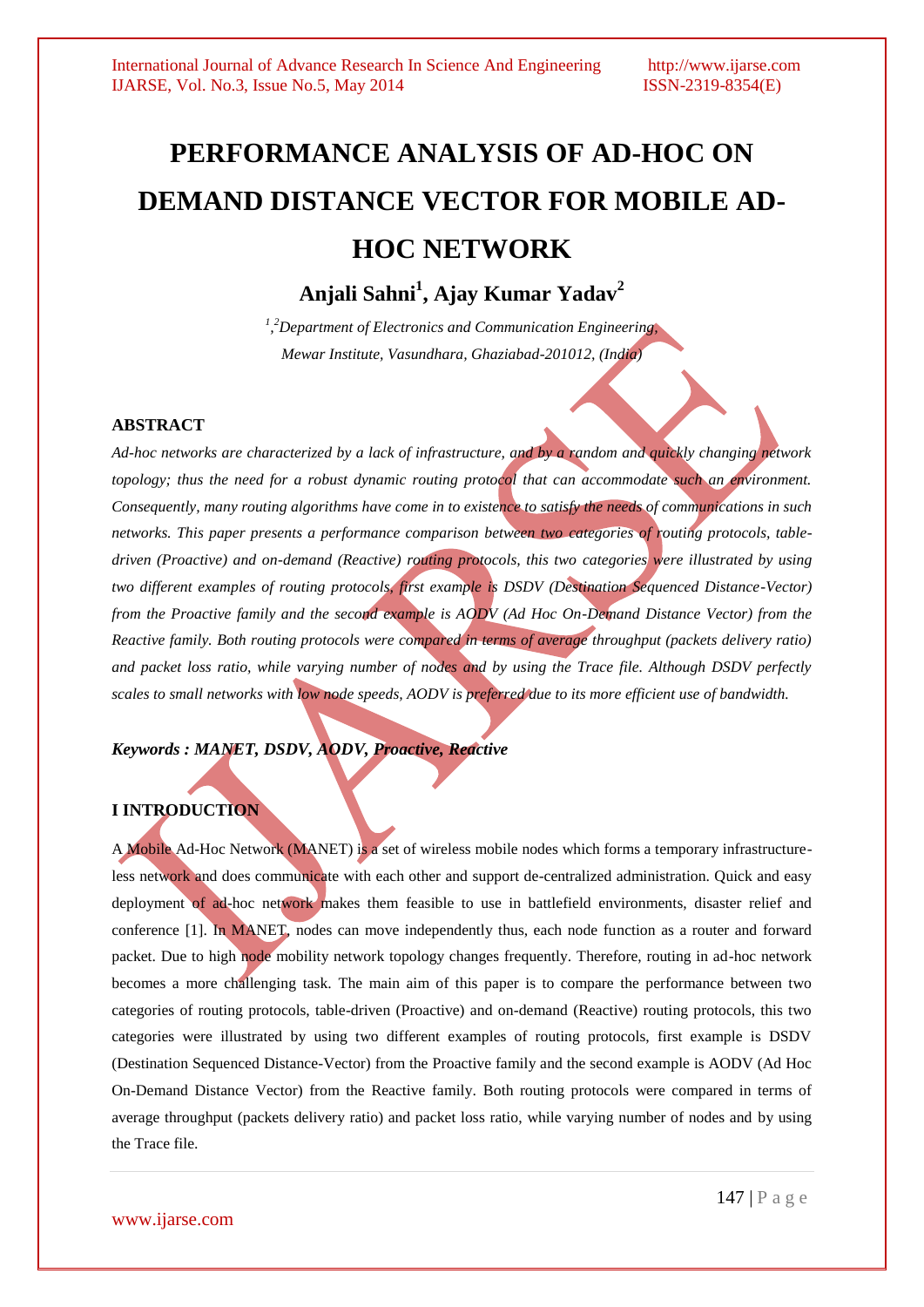#### **II. DESCRIPTION FOR ROUTING PROTOCOL FOR AD-HOC NETWORK**

#### **2.1 Ad-Hoc on Demand Distance Vector (AODV)**

The Ad-hoc On-demand Distance Vector routing protocol [2, 3, 4, and 5] is a reactive protocol that enables multi-hop routing between the participating mobile nodes wishing to establish and maintain an ad-hoc network. Different types of messages have been used in AODV to discover and maintain links. Whenever a node wants to try and find a route to another node it broadcasts a Route Request (RREQ) to all its neighbors. The RREQ propagates through the network until it reaches the destination or the node with a fresh enough route to the destination. Then the route is made available by uncasing a RREP back to the source. The algorithm uses hello messages (a special RREP) that are broadcasted periodically to the immediate neighbors. These hello messages are local advertisements for the continued presence of the node, and neighbors using routes through the broadcasting node will continue to mark the routes as valid. If hello messages stop coming from a particular node, the neighbor can assume that the node has moved away and mark that link to the node as broken and notify the affected set of nodes by sending a link failure notification (a special RREP) to that set of nodes.

#### **2.2 Destination Sequence Distance Vector**

In DSDV [6] routing messages are exchanged between neighboring mobile nodes. Routing updates are triggered in case routing information from one of the neighbors forces a change in the routing table. The entry of data packet for which the route to its destination is not known is cached while routing queries are sent out. The packets are cached until route-replies are received from the destination. There is a maximum buffer size for caching the packets waiting for routing information beyond which packets are dropped. The main contribution of the algorithm was to solve the routing loop problem. Each entry in the routing table contains a sequence number, the sequence numbers are generally even if a link is present; else, an odd number is used. The number is generated by the destination, and the emitter needs to send out the next update with this number. Routing information is distributed between nodes by sending full dumps infrequently and smaller incremental updates more frequently. If a router receives new information, then it uses the latest sequence number. If the sequence number is the same as the one already in the table, the route with the better metric is used. Stale entries are those entries that have not been updated for a while. Such entries as well as the routes using those nodes as next hops are deleted.

#### **III. SIMULATION SETUP**

For simulation we have used NS-2.34[7, 8] which is a discrete even simulator in the platform Linux Ubuntu 11.10. The performance measures which have been used for evaluating the performance of the two routing protocols by using the Trace file and compare the results with different nodes number.

#### **3.1 Packet Delivery Ratio**

It is also called "Throughput", it is the rate at which a network sends or receives data. It is a good channel capacity of network connections and rated in terms bits per second (bit/sec). Throughput (T p) = Pa / Pf, where Pa is the packets received and Pf is the amount of packets sent over certain time interval.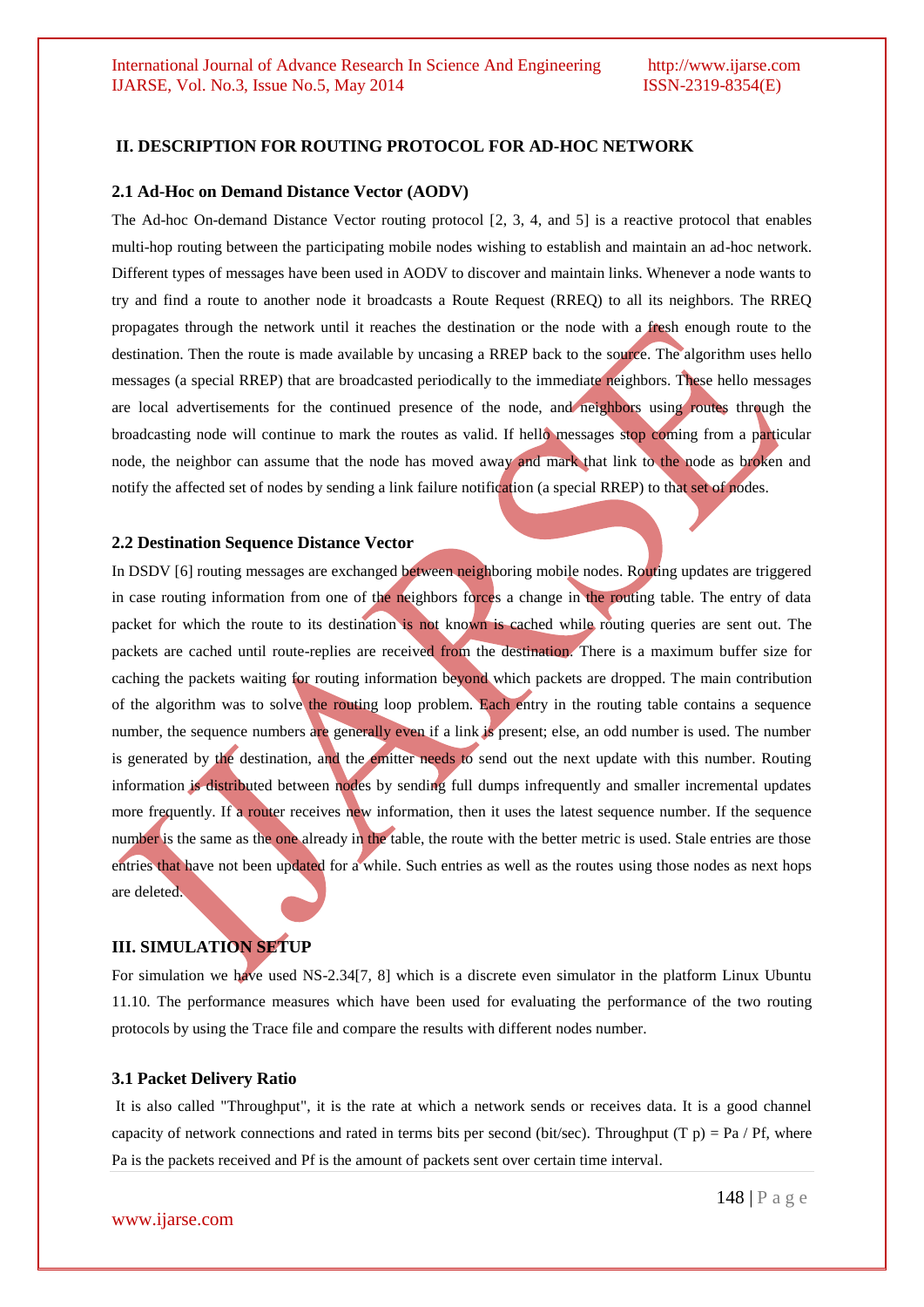#### International Journal of Advance Research In Science And Engineering http://www.ijarse.com IJARSE, Vol. No.3, Issue No.5, May 2014 ISSN-2319-8354(E)

In this work, the throughput evaluation through two different ad-hoc wireless networks is done just to confirm the results. The first ad-hoc wireless network contains 3-nodes only as shown in figure 1.



# **Fig. 1 A Three Nodes Packet Delivery Ratio**

In the both cases above show that, the number of packets received was higher in the case of AODV routing protocol than DSDV routing protocol, because in the case of AODV routing protocol, the packets start receiving by the node 5 from 40 seconds up to 150 seconds, but in the case of DSDV the receiving will start from 55 seconds up to 125 second only.

The second ad-hoc network contains 6-nodes only as shown in figure 2, also we got the same results, the number of packets received by the node 5 was higher in the case of AODV routing protocol than DSDV routing protocol, because in the case of AODV routing protocol, the packets start receiving by the node 5 from 10 seconds, but in the case of DSDV the receiving will start from 30 seconds, and also if we compare the period between 135 seconds to 175 seconds which is contain the higher level for receiving in the case of AODV routing protocol and lower level for receiving in the case of DSDV routing protocol.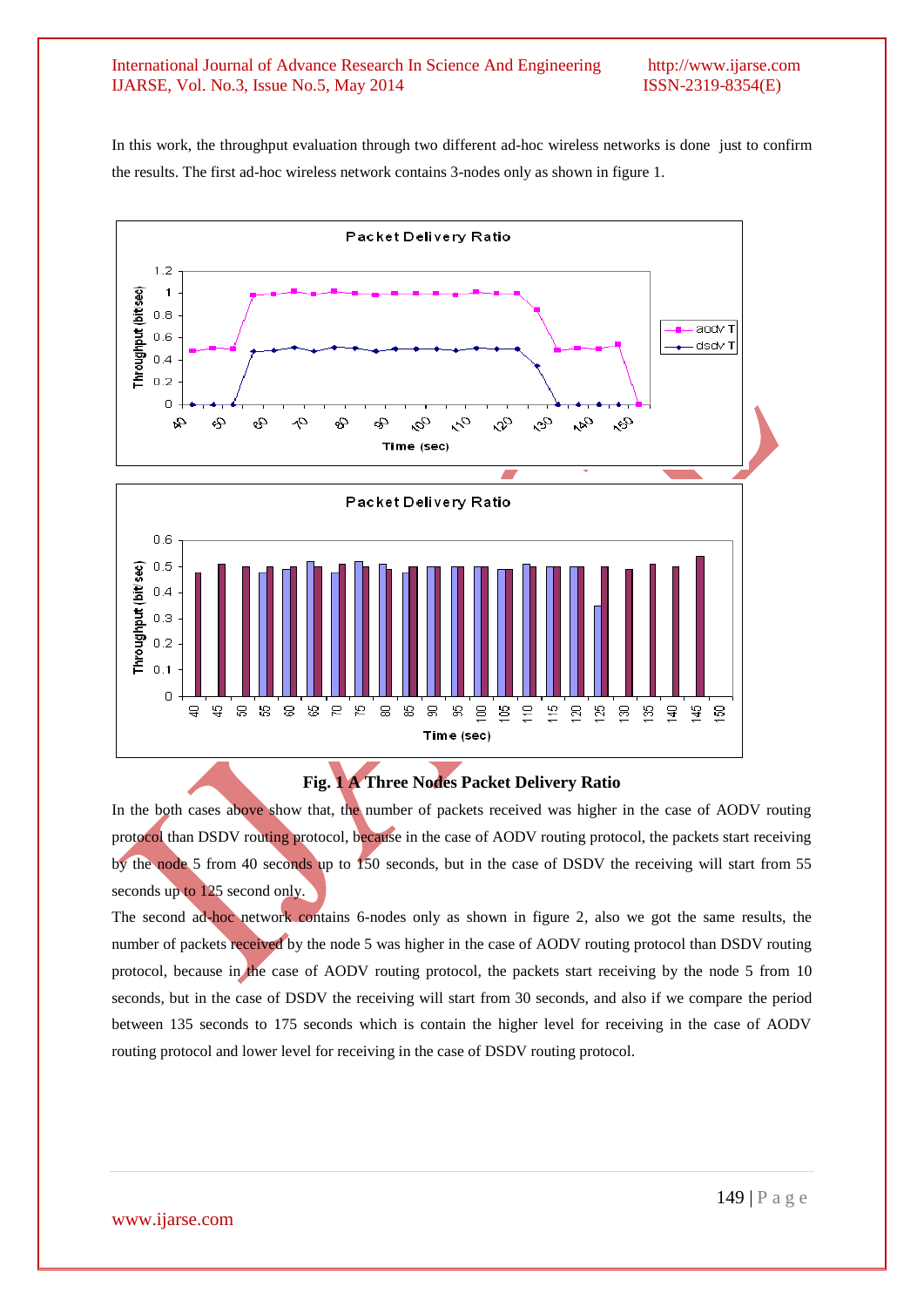International Journal of Advance Research In Science And Engineering http://www.ijarse.com IJARSE, Vol. No.3, Issue No.5, May 2014 ISSN-2319-8354(E)



**Fig. 2 A Six Nodes Packet Delivery Ratio**

#### **3.2 Packet Loss Ratio**

Packet loss is where network traffic fails to reach its destination in a timely manner. Most commonly packets get dropped before the destination can be reached. Packet dropped/loss  $(Pd) = Ps - Pa$ , where Ps is the amount of packet sent and Pa amount of packet received.

In our work, we have done the Packet Loss Ratio evaluation through two different ad-hoc wireless networks just to confirm our results. The first ad-hoc network contains 3-nodes only as shown in figure 3.

Rather than in the case of AODV routing protocol, the packets started dropping from the start (as we mentioned before that, the receiving by node 5 with AODV is higher and started before DSDV), But in the both cases above show that, the number of packets lost was higher with DSDV routing protocol than AODV routing protocol, because the number of packets lost was higher in the case of DSDV than AODV routing protocol.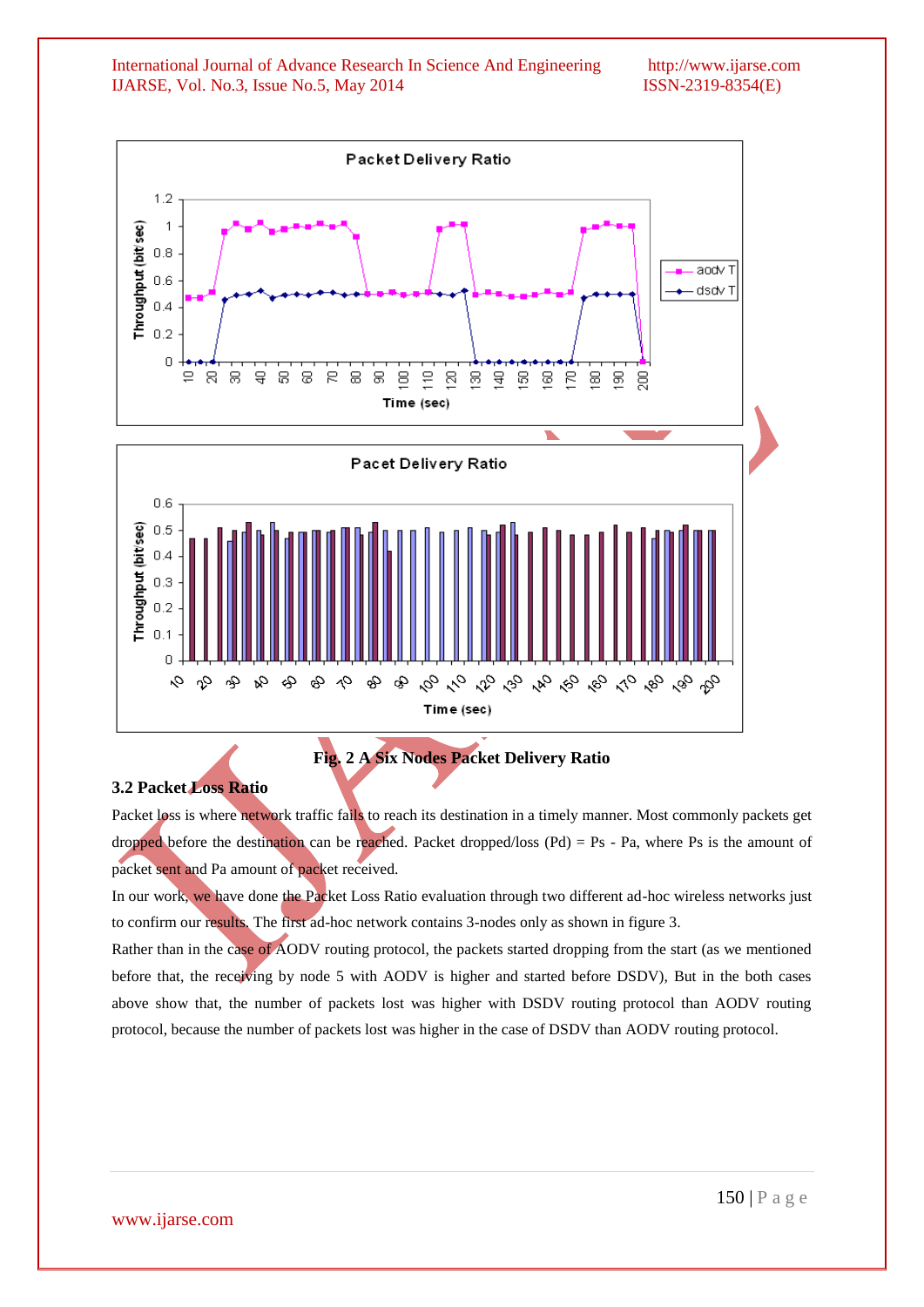International Journal of Advance Research In Science And Engineering http://www.ijarse.com IJARSE, Vol. No.3, Issue No.5, May 2014 ISSN-2319-8354(E)





The second ad-hoc network contains 6-nodes only as shown in figure 4, and also we got the same results, the number of packets lost was higher with DSDV routing protocol than AODV routing protocol, because in the period between 85 seconds to 110 seconds contain higher level for dropping in the case of DSDV and lower case for dropping in the case of AODV.



**Fig. 4 A Six Nodes Packet Loss Ratio**

www.ijarse.com